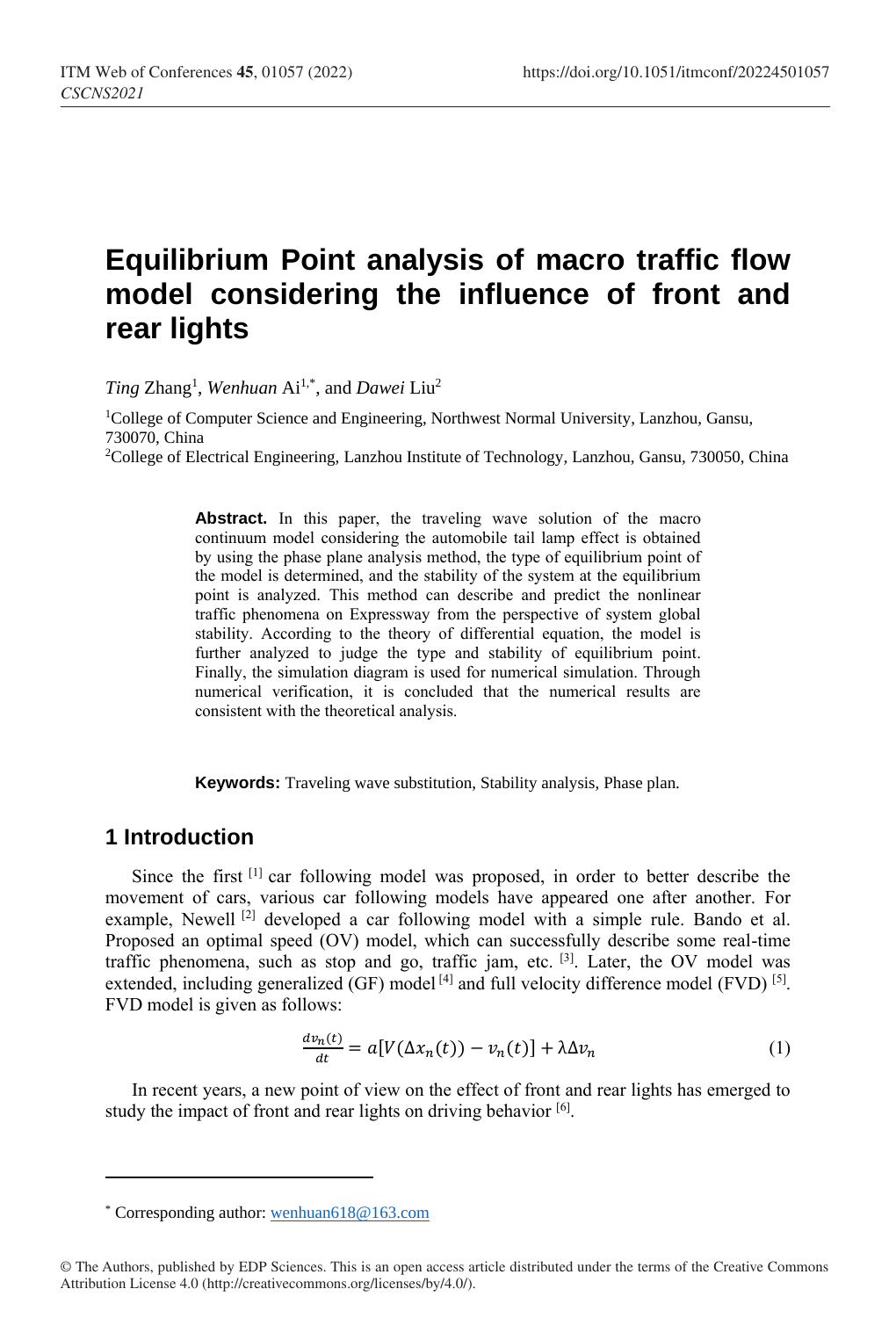The new car following model  $^{[7]}$  considering vehicle tail lamp effect established by Zhang et al. Is as follows:

$$
\frac{dv_n(t)}{dt} = a[V(\Delta x_n(t)) - v_n(t)] + \lambda \Delta v_n + \theta_n(t)\xi_n(t) \tag{2}
$$

The macro traffic model <sup>[8]</sup> considering the effect of front and rear lights established by Liu et al. Is given as follows:

$$
\frac{\partial v}{\partial t} + (v - \lambda \Delta - M\Delta) \frac{\partial v}{\partial x} = a[V_e(\rho) - v] + \frac{1}{2}(\lambda + M)\Delta^2 v_{xx}
$$
 (3)

The model can well reflect the influence of automobile tail lamp on the macro view.

In the second section, the model and its derivation process are discussed. In the third section, the types of equilibrium points of the model are derived, and the stability of the model at different types of equilibrium points is analyzed. In the fourth section, numerical simulation is carried out and the theoretical analysis is verified. The fifth section summarizes the full text.

#### **2 Model and its derivation**

Next, we take a new continuum model considering vehicle tail light effect as an example to analyze the branching phenomenon of traffic flow. The model ensures the basic principle of anisotropy of traffic flow and response only to the stimulation of vehicles in front. The model consists of the following two equations, a local vehicle conservation equation,

$$
\frac{\partial \rho}{\partial t} + \frac{\partial (\rho v)}{\partial x} = 0 \tag{4}
$$

and an equation of motion,

$$
\frac{\partial v}{\partial t} + (v - \lambda \Delta - M\Delta) \frac{\partial v}{\partial x} = a[V_e(\rho) - v] + \frac{1}{2}(\lambda + M)\Delta^2 v_{xx}
$$
 (5)

$$
M = \xi_0 \tanh(1 - \frac{\Delta}{x_0})
$$
 (6)

It is assumed that the model has traveling wave solution  $\rho(z)$  and  $v(z)$ , where  $z = x$ *ct*, traveling wave velocity  $c < 0$ , sing the above results and bringing them into equations  $(4)$  and  $(5)$ , we can get

$$
-c\rho_z + q_z = 0 \tag{7}
$$

$$
-cv_z + (v - \lambda \Delta - M\Delta)v_z = a[v_e(\rho) - v] + \frac{1}{2}(\lambda + M)\Delta^2 v_{zz}
$$
 (8)

From equation (7):

$$
v_z = \frac{c\rho_z}{\rho} - \frac{q\rho_z}{\rho^2} \tag{9}
$$

$$
v_{zz} = \frac{c\rho}{\rho^2} - \rho_{zz} \tag{10}
$$

Then, take  $(9)-(10)$  into  $(8)$  and rewrite  $(8)$ , we can get:

$$
\rho_{zz} - \frac{2}{(\lambda + M)\Delta^2} \left[ \frac{q^*}{\rho} - \lambda \Delta - M\Delta \right] \rho_z + \frac{2\rho}{T(\lambda + M)\Delta^2 q^*} \left[ q^* + c\rho - \rho v_e(\rho) \right] = 0 \quad (11)
$$

Simplify the second order ordinary differential equation about  $\rho(z)$ :

$$
\rho_{zz} - G(\rho, q*)\rho_z - F(\rho, c, q*) = 0 \tag{12}
$$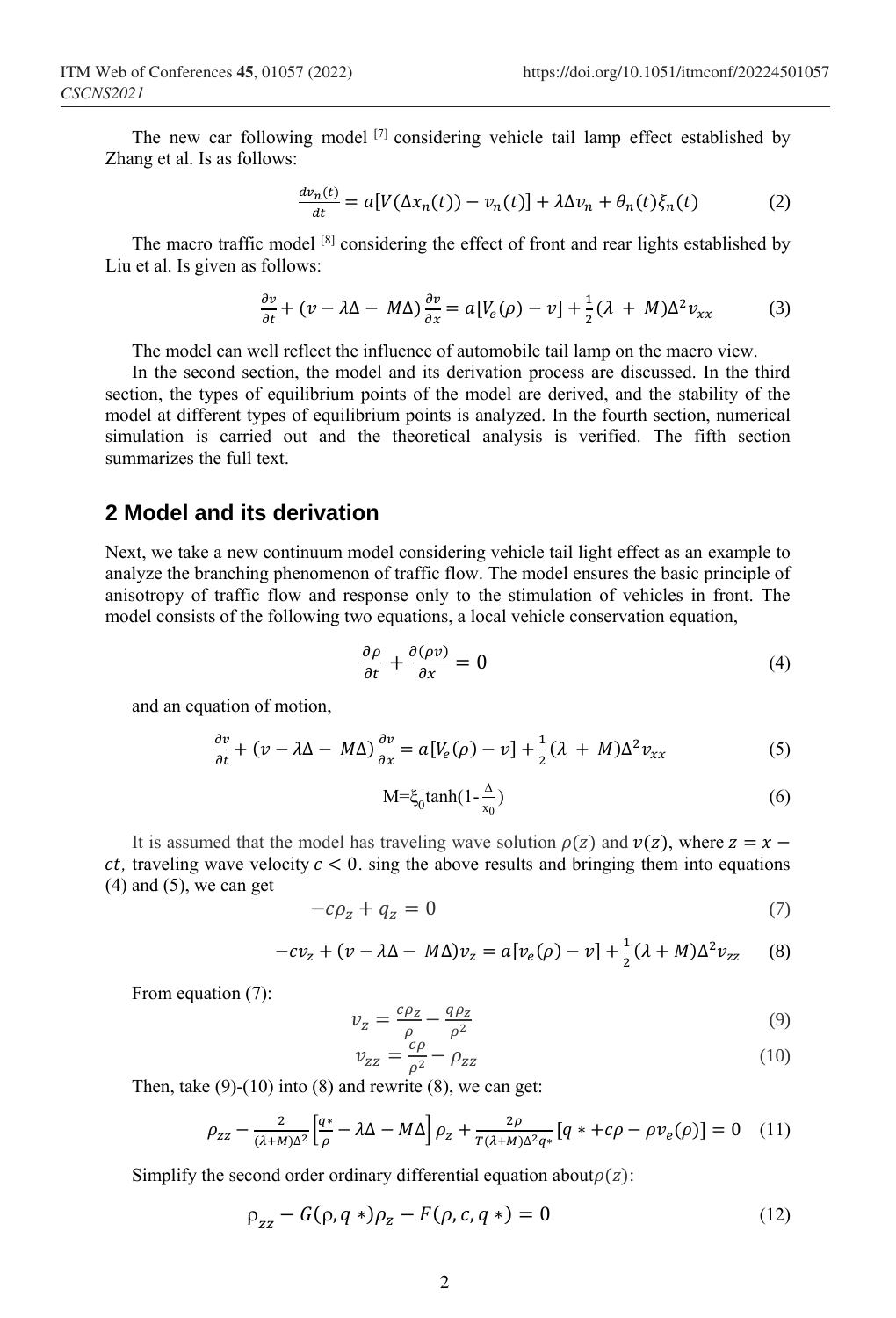Among them:

$$
G(\rho, q^*) = \frac{2}{(\lambda + M)\Delta^2} \left[ \frac{q^*}{\rho} - \lambda \Delta - M\Delta \right]
$$
 (13)

$$
F(\rho, c, q^*) = -\frac{2\rho}{T(\lambda + M)\Delta^2 q^*} [q^* + c\rho - \rho v_e(\rho)] \tag{14}
$$

Let  $\frac{d\rho}{dz} = y$ , equation (12) can be transformed into a system of first-order ordinary differential equations:

$$
\begin{cases}\n\frac{d\rho}{dz} = y \\
\frac{dy}{dz} = G(\rho, q*)y + F(\rho, c, q*)\n\end{cases}
$$
\n(15)

## **3 The balance point type and stability of the mode**

The linear representation of the system can be obtained by Taylor expansion of equation (15):

$$
\begin{cases} \rho' = y \\ y' = G(\rho_i, q*)y + F'(\rho_i, c, q*) (\rho - \rho_i) \end{cases}
$$
 (16)

Therefore, the Jacobian matrix of the system at the equilibrium point can be obtained as:

$$
L = \begin{bmatrix} 0 & 1 \\ F'_i & G_i \end{bmatrix} \tag{17}
$$

The corresponding characteristic equation is:

 $\lambda$ 

$$
t^2 - G_1 \lambda - F_1' = 0 \tag{18}
$$

Where  $G_i = G(\rho_i, q*)$  and  $F'_i = F'(\rho_i, c, q*)$ . From (17) and (18) forms, we can get:

$$
F'_{i} = -\frac{2\rho_{i}}{T(\lambda + M)\Delta^{2}q_{*}} [c - \rho_{i}V'_{e}(\rho_{i}) - V_{e}(\rho_{i})]
$$
(19)

$$
G_i = \frac{2}{(\lambda + M)\Delta^2} \left[ \frac{q*}{\rho_i} - \lambda \Delta - M\Delta \right]
$$
 (20)

Since at the equilibrium point  $(\rho_i, 0)$ , then  $q_* + c\rho_i - \rho_i V_e(\rho_i) = 0$ , then  $F'_i$  can be written as:

$$
F_i' = \frac{2\left(q * + \rho_i^2 V_e'(\rho_i)\right)}{T(\lambda + M)\Delta^2 q^*}
$$
\n<sup>(21)</sup>

From the Hartman-Gorban linearization theorem, we know that the nonlinear system (15) and the linear system (16) have the same equilibrium point. Select the balance velocity function proposed in:

$$
V_e(\rho) = V_f \left\{ \left[ 1 + exp\left( \frac{\rho_m - 0.25}{0.06} \right) \right]^{-1} - 3.72 \times 10^{-6} \right\} \tag{22}
$$

Here,  $V_f$  represents the free flow velocity, and  $\rho_m$  Represents the maximum density. The values of the parameters in the model in this chapter are as follows: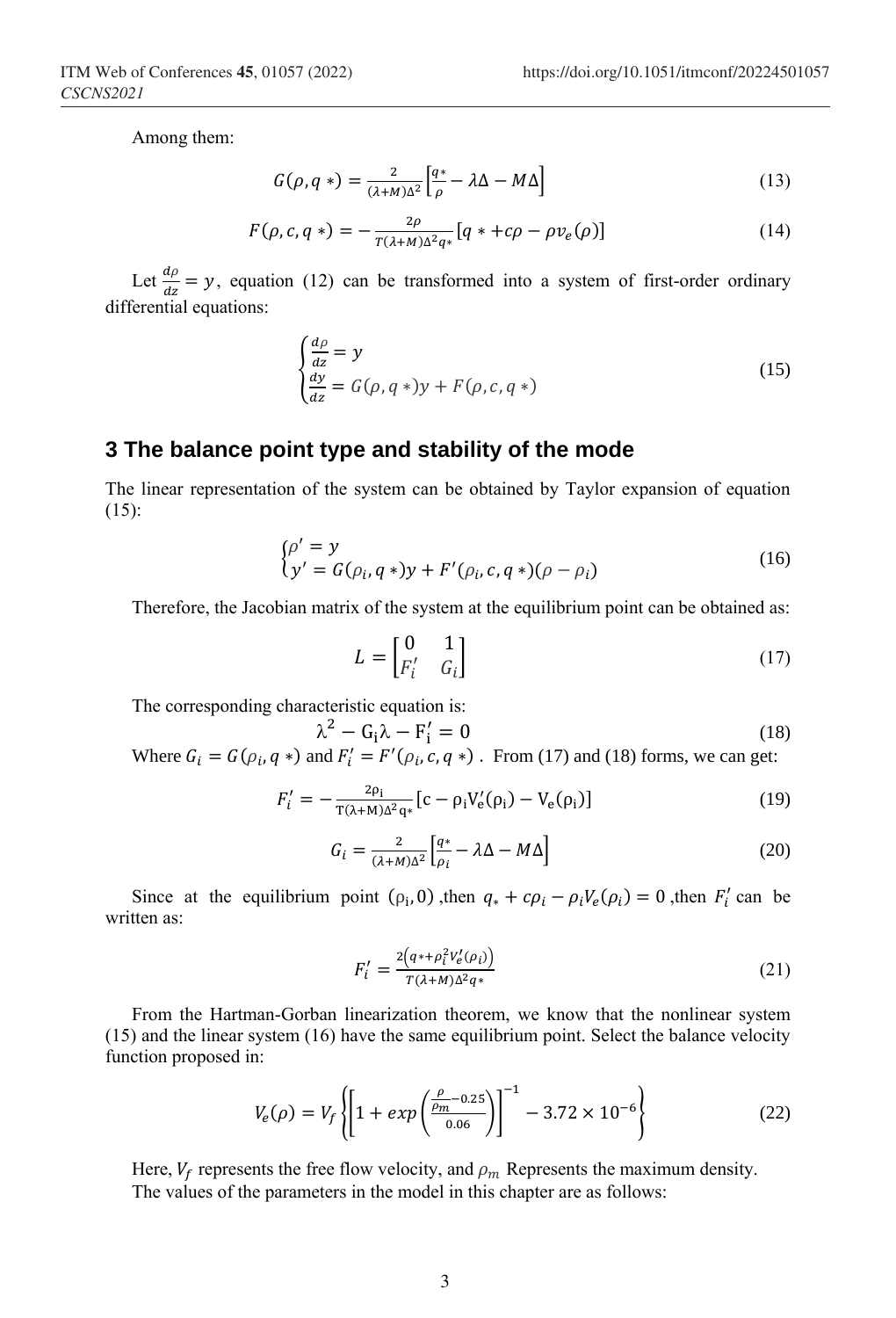$V_f = 30m/s$ ,  $\rho_m = 0.2 \nu e h/m$ ,  $a = 0.2$ ,  $\Delta x = 100m$ ,  $x_0 = 100$ ,  $\lambda = 0.6$ . From the above discussion and (15)-(16), the type and stability of the equilibrium point can be judged, as shown in Table 1, where the equilibrium point is represented by  $\rho_i$  ( $i = 1,2,3$ ).

|                        | $\rho_1$                                                                   | $\rho_2$                                                                                                                         | $\rho_3$                                                                   |
|------------------------|----------------------------------------------------------------------------|----------------------------------------------------------------------------------------------------------------------------------|----------------------------------------------------------------------------|
|                        | 0.0065                                                                     | 0.0938                                                                                                                           | 0.1447                                                                     |
| $(c,q) = (-1.371,0.2)$ | $F'_i > 0$ ,<br>saddle point,<br>unstable for<br>$z \rightarrow +\infty$ . | $\Delta_i < 0, G_i < 0,$<br>spiral point,<br>stable for $z \rightarrow +\infty$ :<br>unstable for<br>$z \rightarrow -\infty$ .   | $F'_i > 0$ ,<br>saddle point,<br>unstable for<br>$z \rightarrow +\infty$ . |
|                        | 0.0223                                                                     | 0.0594                                                                                                                           |                                                                            |
| $(c,q) = (-1.38,0.64)$ | $F'_i > 0$ ,<br>saddle point,<br>unstable for<br>$z \rightarrow +\infty$ . | $\Delta_i$ < 0, $G_i$ < 0,<br>spiral point,<br>stable for $z \rightarrow +\infty$ ;<br>unstable for<br>$z \rightarrow -\infty$ . |                                                                            |

**Table 1.** The equilibrium point.

### **4 Numerical simulation**

The two sets of parameters in Table 1 are selected to simulate the stability of the nonlinear system (15) at the equilibrium point. The phase plan near the balance point is shown in Figure 1 and Figure 2. The equilibrium point is  $(\rho_i, 0)$ , and  $i = 1,2,3$ ,  $\rho_1 < \rho_2 < \rho_3$ . It can be seen from the figure that the balance point type of the system and the stability changes near the balance point are consistent with the theoretical analysis results in Table 1.

Figure 1 corresponds to the first situation in Table 1. It can be seen from Table 1 that when  $z \rightarrow \pm \infty$ , the system is unstable at the equilibrium point  $(\rho_1, 0)$  and  $(\rho_3, 0)$ , and its nearby trajectories are far away from this point. When z→ +∞,there are several spiral trajectories close to saddle point  $(\rho_3, 0)$  and tend to focus  $(\rho_2, 0)$ ; when  $z \to -\infty$ , these trajectories are far away from the focus and eventually tend to infinity. It shows that when  $z \rightarrow +\infty$ , the system is stable at  $(\rho_2, 0)$ ; when  $z \rightarrow -\infty$ , the system is unstable at  $(\rho_2, 0)$ , the trajectory can be regarded as the system saddle-focus-saddle point solution.

Figure 2 corresponds to the first situation in Table 1. Figure 2 also shows that the system is unstable at the equilibrium point  $(\rho_1, 0)$ . The spiral starting near (0.002,0) tends to focus  $z \rightarrow +\infty$ ,at  $(\rho_2, 0)$ ,and the system is stable at this point; when  $z \rightarrow -\infty$ , it is far away from focus  $(\rho_2, 0)$ , and the system is unstable.

## **5 Conclusion**

In this paper, traveling wave substitution is used to study the type and stability of equilibrium solutions of the improved Bando macro model. For further analysis and comparison, this paper selects two groups of parameters to describe the global distribution structure of the trajectory near the equilibrium point on the phase plane. Then, the stability of these equilibrium points is analyzed and described in detail.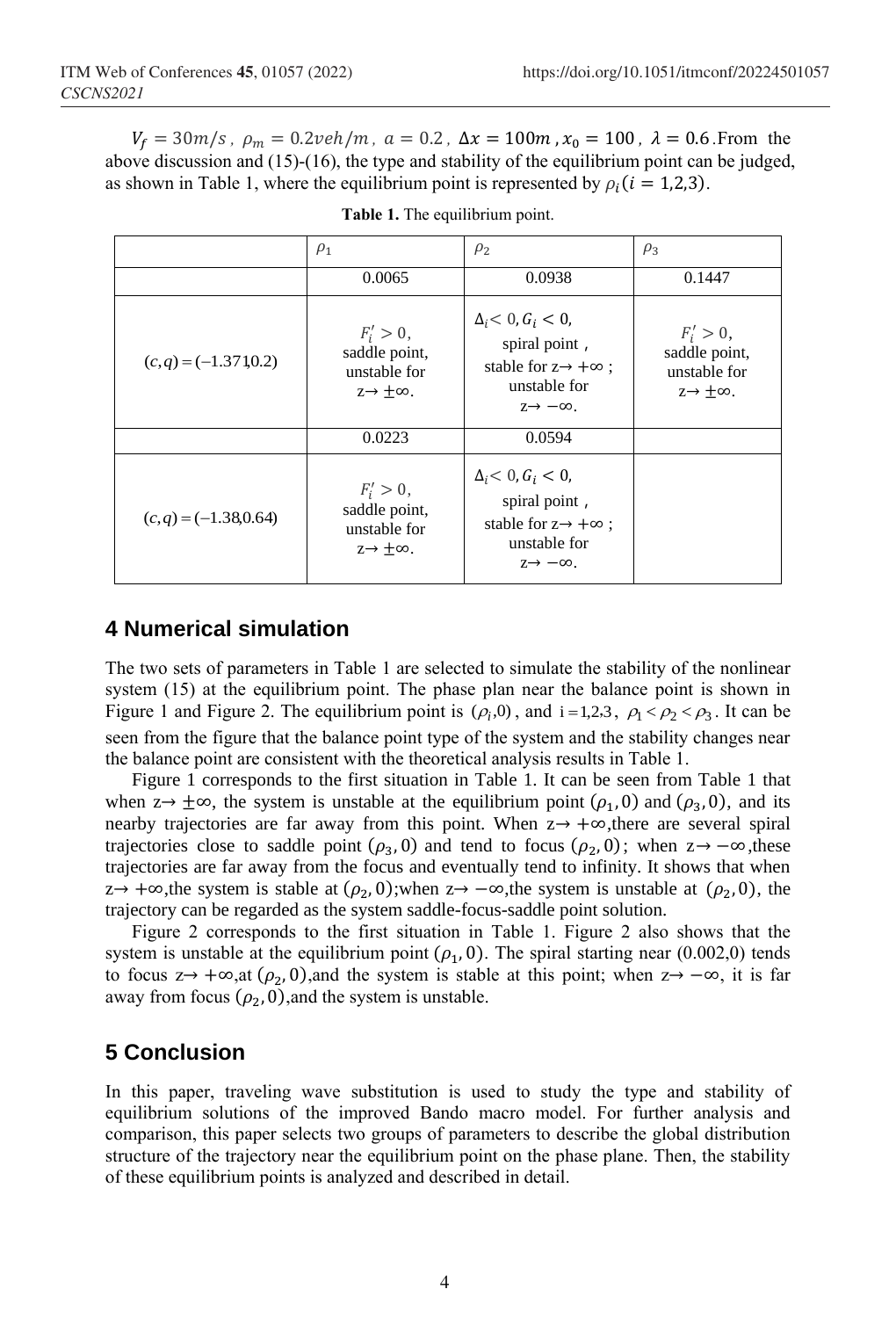

**Fig. 1.** Phase plane  $\rho$ -y trajectory diagram, where traveling wave velocity  $c = -1.371$ , traveling wave parameter  $q_* = 0.2$ .



**Fig. 2.** Phase plane  $\rho$ -y trajectory diagram, where traveling wave velocity  $c = -1.38$ , traveling wave parameter  $q_* = 0.64$ .

The authors would like to thank the anonymous referees and the editor for their valuable opinions. This work is partially supported by the National Natural Science Foundation of China under the Grant No. 61863032 and the Natural Science Foundation of Gansu Province of China under the Grant No. 20JR5RA533 and the China Postdoctoral Science Foundation Funded Project (Project No.: 2018M633653XB) and the "Qizhi" Personnel Training Support Project of Lanzhou Institute of Technology (2018QZ-11) and Gansu Province Educational Research Project (Grant No. 2021A-166).